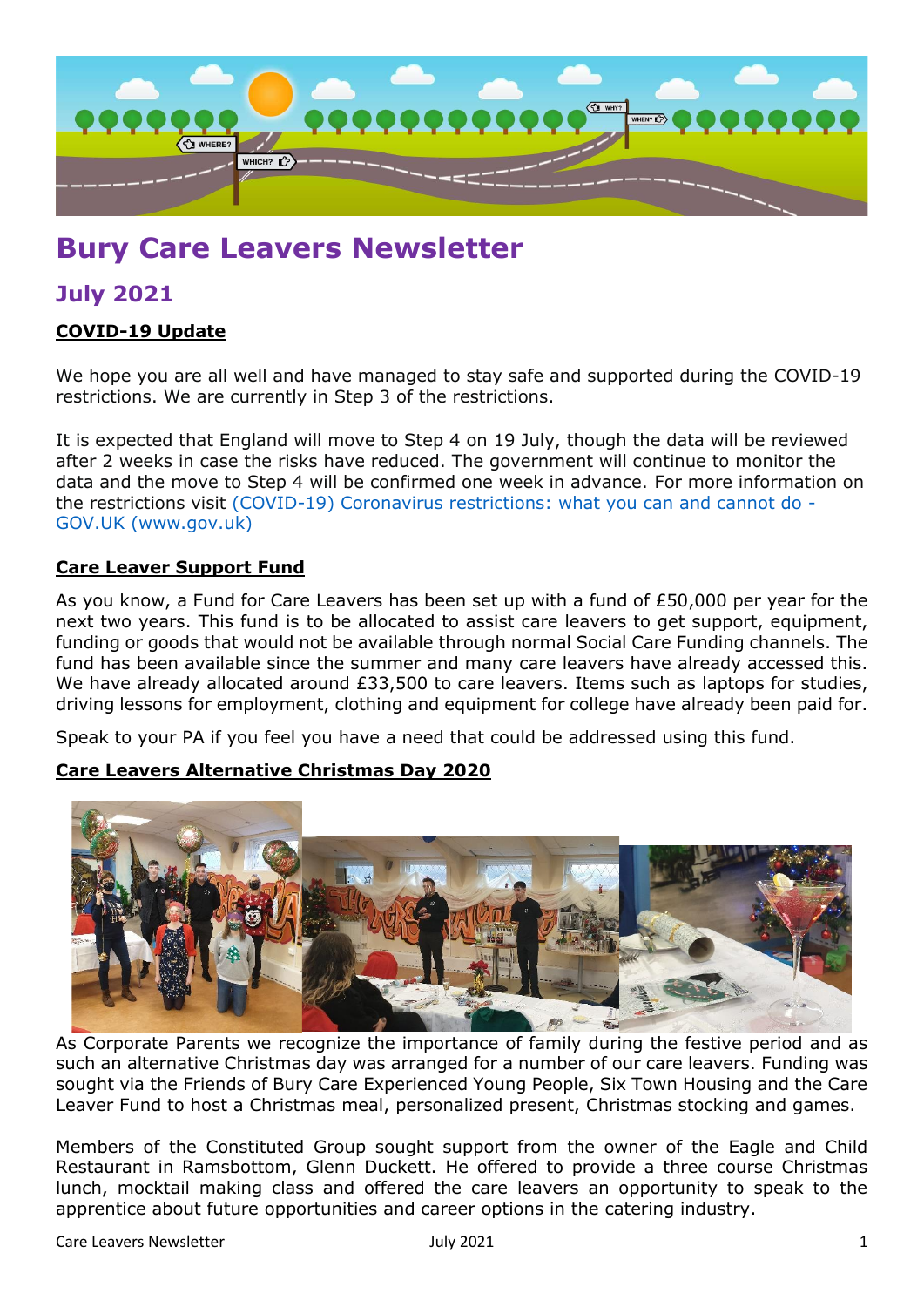The room was decorated and looked fabulous as the young people arrived. They were greeted with a seasonal mask and a non-alcoholic fizz. The young people watched a mocktail making demonstration by Glenn and Max of the Eagle and Child and had the opportunity to make their own cocktails or follow the recipe menu. The day continued with a delicious three course meal, a quiz and games and much fun was had by all.

The young people all received a gift, a goodie bag with treats and a large stocking filled with wrapped gifts to take home to open on Christmas morning. Christmas cards from corporate parenting champions were handed out to the young people.

There was also an opportunity to take home a large amount of food and "goodies" to see them through the Christmas holidays which was kindly donated by Brandlesholme Food Bank.The young people arrived and were taken home by taxi. Many friendships were made and much laughter and excited chatter could be heard throughout the day.

May we once again give a heartfelt **thank you** to our sponsors at The Eagle and Child, Brandlesholme Foodbank, Six Town Housing and the members of the Friends of Bury Care Experienced Young People Constituted Group for their support and hard work putting this event together.

#### **Care Leavers Offer**



As you know, we have a dedicated website hosted by The Bury Directory where all care leavers from Bury can access a host of information.

There is up to date information on the Corona Virus situation and support available as well as other information such as events, opportunities and information that may be useful to care leavers<https://theburydirectory.co.uk/care-leavers-offer>

Please could all care leavers have a look at the website, tell us what you think and be honest – your feedback is really important. What is missing? What information would you like to see? What do you like about the website? Is it easy to use? There is a feedback form on the website, please let us have your comments using this link. We can only improve the website if you tell us what you want to see  $\odot$ 

#### **Constituted Group for Care Leavers**



A constituted group has been set up entitled "Friends of Bury Care Experienced Young People". The group has been agreed and the statutory roles of the group have been allocated to its members, for example chair, treasurer. This will allow the group to bid for grants and funding not open to the Council or other statutory agencies. Any funding that we receive will be used to pay for support and activities that are currently not available to young people through statutory services. The young people themselves will decide where the money is best spent. Unfortunately we have been unable to bid for monies during the Corona Virus period as

most charitable funds have been directed towards supporting people during this crisis. However, we will continue to look for funding and collect ideas from young people on what they would like to be funded. However, this does not mean the Group have not been busy, it has been agreed that the Constituted Group monitor and agree the funding from the Care Leaver Fund to ensure it is independent of Social Care and is being spent on the items that Care Leaver's feel will be of benefit to their future. If anyone is interested in joining the group, please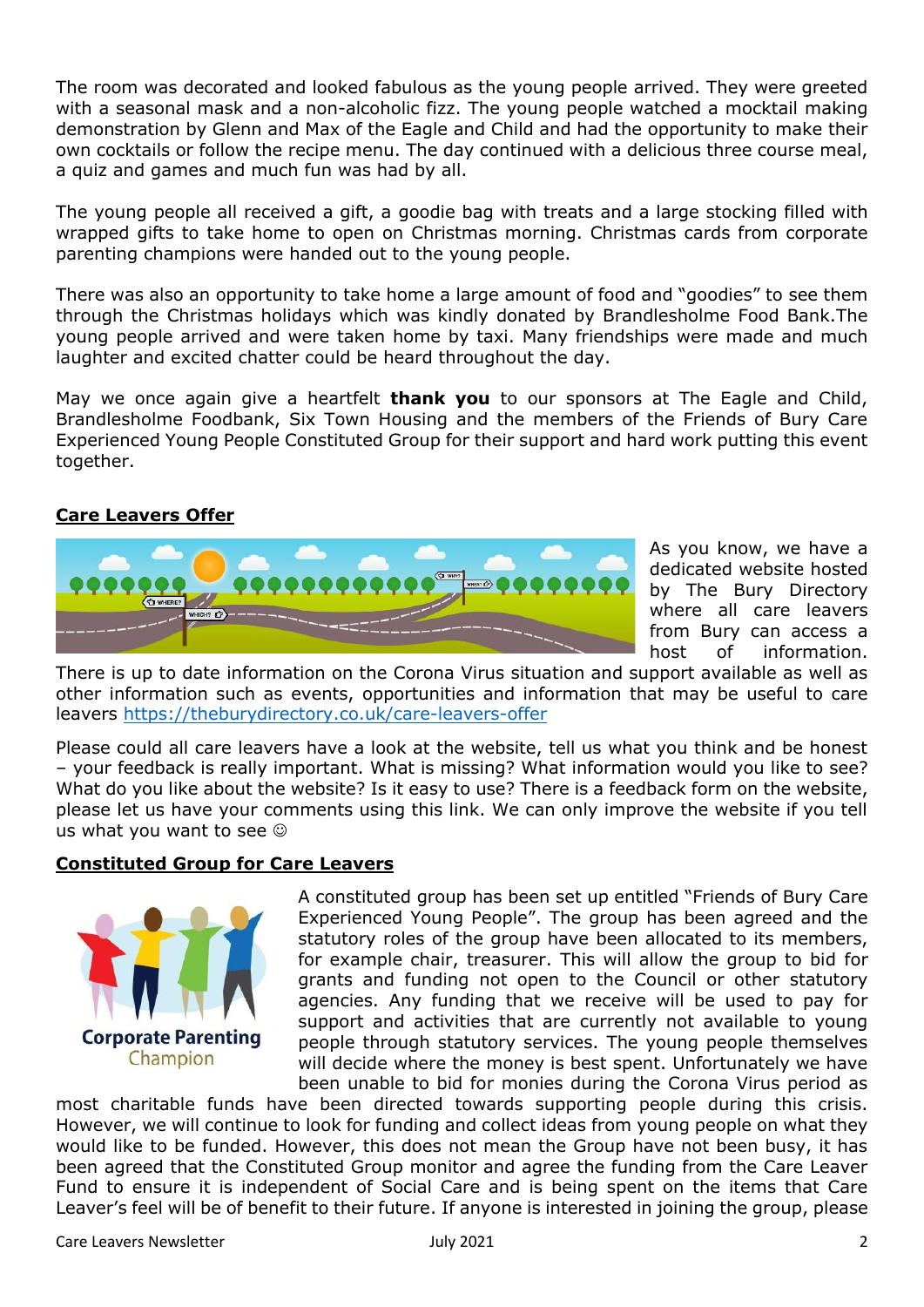let me know. We only intend to meet a couple of times a year so it will not be a massive commitment. It would be great to have care leavers as trustees on this group.

**Believe and Achieve Awards 2020**



The Annual Believe and Achieve Awards ceremony 2020 could not take place in the usual way due to the COVID restrictions. However it is important to recognise and acknowledge the outstanding work and resilience of our young people during 2020. Therefore, the Believe and Achieve nominations were collected and judged in the usual way for each of the nomination categories. The categories cover a wide range of achievements including Progress in Education, Employment and Training, Personal Achievement, Achievement in Physical Activity, Excellence in Arts, Drama and Music, Community Action and Volunteering and Outstanding Achievements by a Care Leaver. For 2020, an additional category was awarded entitled "Rising to the challenge of lockdown" to recognise the young people who have gone above and beyond during the pandemic.

There were a record number of nominations across the 7 categories (255!) and 28 winners in the 2020 category for Rising to the challenge of lockdown. Although the event could not take place, we ensured that the young people were congratulated by their corporate parents for their achievements.

May we take this opportunity to thank our partner Carrick Signs Ltd who sponsored and produced certificates for all the nominees and Perspex awards for all the winners. Many thanks go to Carrick for their generosity and ongoing support for care leavers.

The awards were distributed in person by the young person's social worker/PA/carer as appropriate. The Mayor of Bury, Cllr Tim Pickstone, has also recorded a personal video message for each of the category winners and for all the nominees to congratulate them. Thank you to The Mayor, Cllr Pickstone, for supporting this and for ensuring the young people feel a sense of achievement on receiving their award. Your support is much appreciated.

## **Quilts For Care Leavers, aka Q4CL**



Twenty of our care leavers in Bury will be receiving "hugs" from this fabulous project. It aims to provide care leavers aged  $16 - 25$  with a handmade quilted patchwork wrap to give a material, permanent hug, to bring them care and support and remind them that there are people out here who care about them, unconditionally.